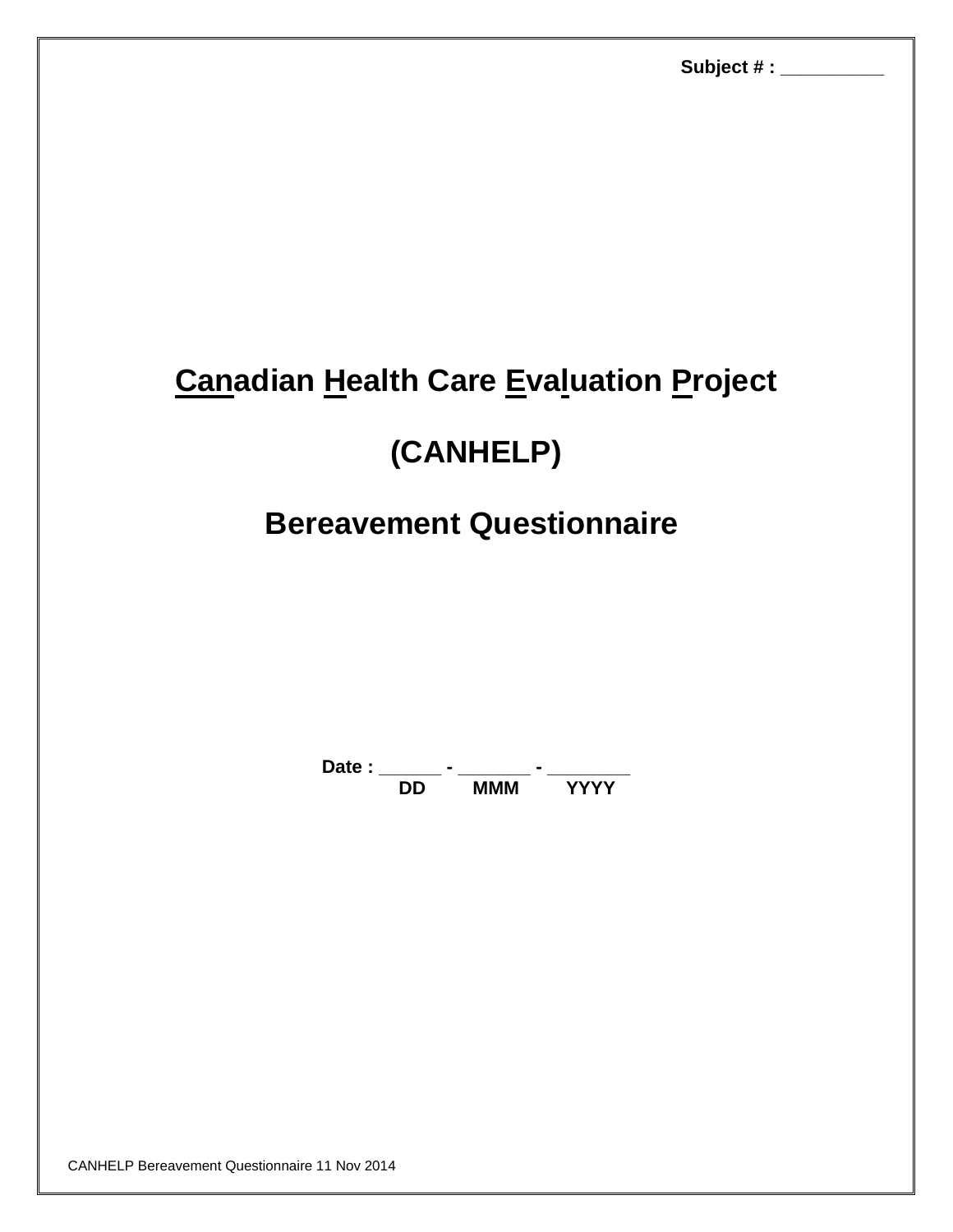**Subject # : \_\_\_\_\_\_\_\_\_\_**

### Instructions:

We understand this is a difficult time for you and we appreciate your consideration and time to complete this questionnaire concerning the care your relative received *during the last month* of his/her life in hospital or home from the doctors, nurses and other health professionals. This questionnaire contains a list of items that are considered important in terms of quality end-of-life care. For each question you will be asked to choose a number between 1 and 5 to indicate how satisfied you are with that particular aspect of care -- the higher the number, the more satisfied you are. If you choose option #1 "**Not at all Satisfied"**, for example, you will be indicating that this aspect of the care your relative received did not meet any of your expectations of high quality care. At the other end of the scale, your choice of option #5 "**Completely Satisfied**" will indicate that this aspect of the care your relative received met or exceeded your expectations of quality care.

All answers are confidential and will not be shown to doctors or other health care professionals who were responsible for your relative's care. There are no right or wrong answers. **Completely honest answers are most helpful!**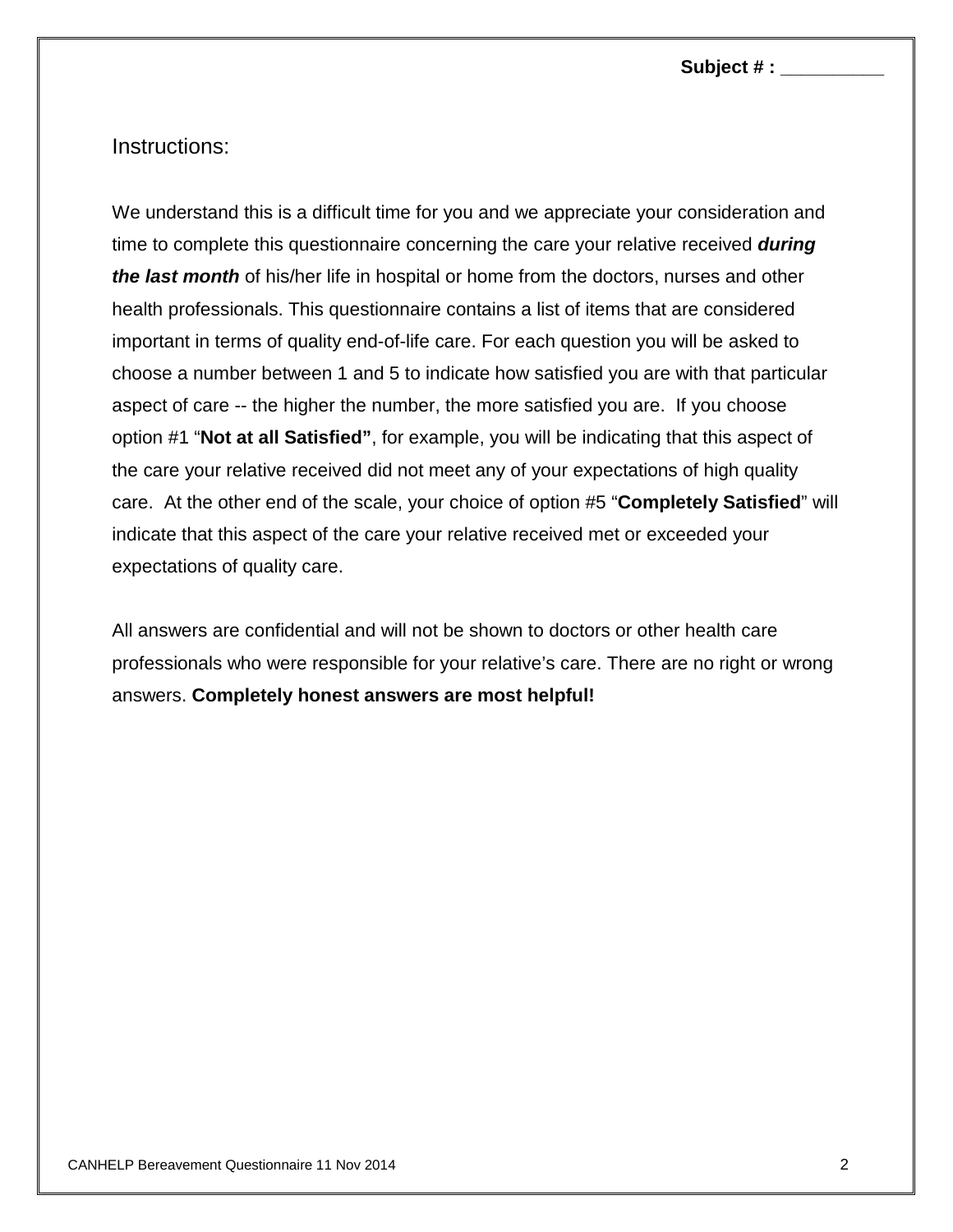Before we begin with the formal part of the questionnaire, we would be grateful if you could provide some background information from your experience.

- 1.A Where did your relative die?
- □ Hospital Ward □ Intensive Care Unit **D** Palliative Care Unit  $\Box$  Home or Retirement Home (or family member home) □ Long Term/Chronic Care Facility Other (name) \_\_\_\_\_\_\_\_\_\_\_\_\_\_\_\_\_\_\_\_\_\_\_\_\_\_ 2.A In your opinion, was this your relative's preferred location of death?  $\n **TV**$ es  $\n **IV**$ If **No**, where would your relative have preferred to die? □ Hospital Ward **Intensive Care Unit Palliative Care Unit**  $\Box$  Home or Retirement Home (or family member home) □ Long Term/Chronic Care Facility Other (name) \_\_\_\_\_\_\_\_\_\_\_\_\_\_\_\_\_\_\_\_\_\_\_\_\_\_ 3.A Was this your preferred location for your relative's death?  $\Box$  Yes  $\Box$  No If **No**, where would you have preferred your relative to die?
	- □ Hospital Ward
	- □ Intensive Care Unit
	- **D** Palliative Care Unit
	- $\Box$  Home or Retirement Home (or family member home)
	- □ Long Term/Chronic Care Facility
	- Other (name) \_\_\_\_\_\_\_\_\_\_\_\_\_\_\_\_\_\_\_\_\_\_\_\_\_\_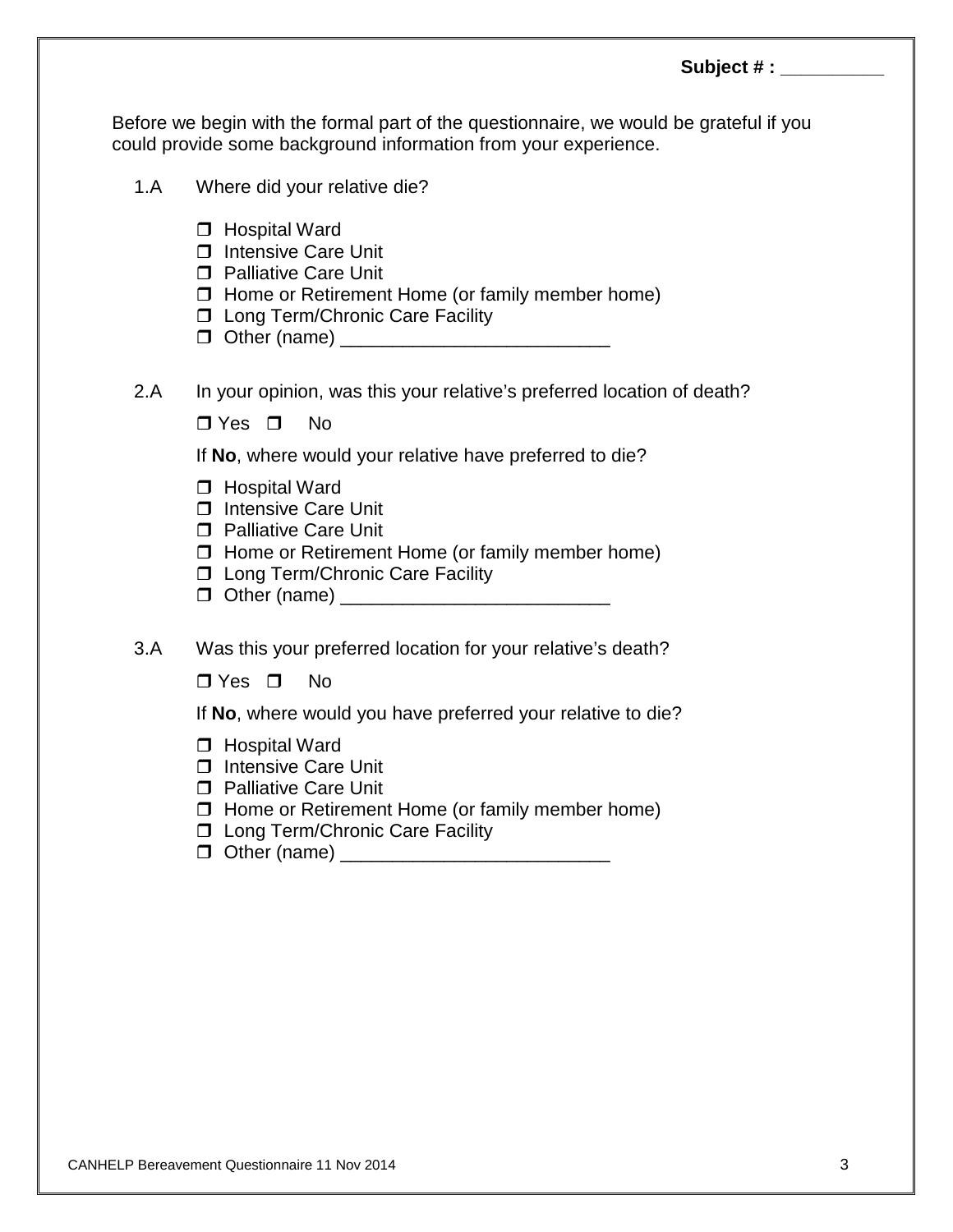Subject # :

## *The following questions concern the care your relative received in the last month of his or her life.*

#### *For each one, please indicate the degree to which you are satisfied.*

1. In general, how satisfied are you with the quality of care your relative received *in the last month of life?*

> Not At All Mot Very Somewhat Very Completely 1 2 3 4 5

2. In general, how satisfied are you with the way you were treated by the doctors and nurses looking after your relative *in the last month of life?*

| Not At All | Not Very | Somewhat | Verv | Completely |
|------------|----------|----------|------|------------|
|            |          |          |      |            |

#### *Relationship with the Doctors*

3. How satisfied are you that you knew the doctor(s) in charge of your relative's care *in the last month of life?*

| Not At All | Not Very | Somewhat | Very | Completely |
|------------|----------|----------|------|------------|
|            |          |          |      |            |

4. How satisfied are you that the doctor(s) took a personal interest in your relative *in the last month of life?*

| Not At All | Not Very | Somewhat | Verv | Completely |
|------------|----------|----------|------|------------|
|            |          |          |      |            |

5. How satisfied are you that the doctor(s) were available when you or your relative needed them (by phone or in person) *in the last month of life?*

| Not At All | Not Very | Somewhat | Verv | Completely |
|------------|----------|----------|------|------------|
|            |          |          |      |            |

6. How satisfied are you with the level of trust and confidence you had in the doctor(s) who looked after your relative *in the last month of life?*

| Not At All | Not Very | Somewhat | Verv | Completely |
|------------|----------|----------|------|------------|
|            |          |          |      |            |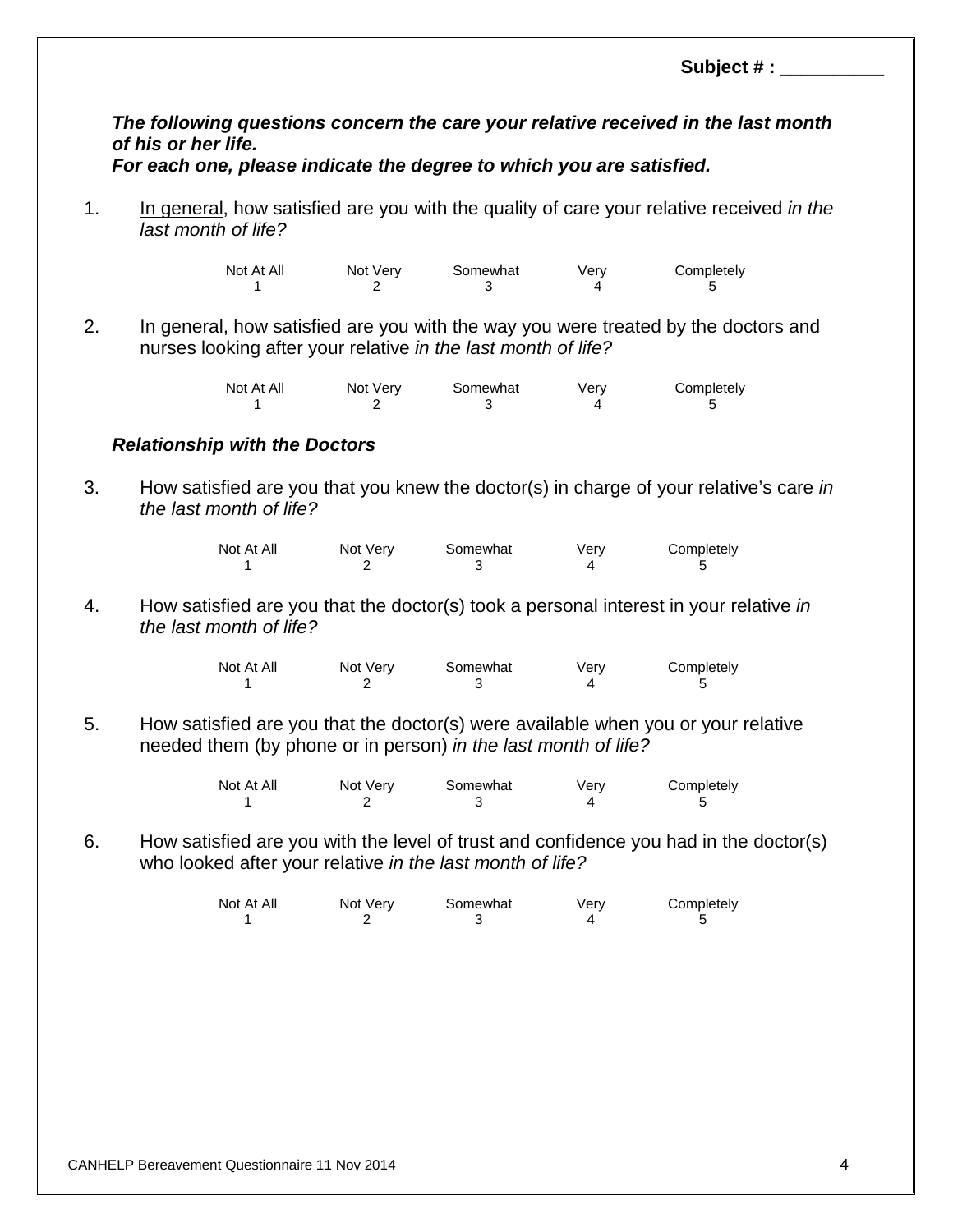#### *Characteristics of the Doctors and Nurses*

7. How satisfied are you with the level of trust and confidence you had in the nurses who looked after your relative *in the last month of life?*

| Not At All | Not Very | Somewhat | Verv | Completely |
|------------|----------|----------|------|------------|
|            |          |          |      |            |

8. How satisfied are you that the doctors and nurses who looked after your relative *in the last month of life* knew enough about his or her health problems to give the best possible care?

| Not At All | Not Very | Somewhat | Verv | Completely |
|------------|----------|----------|------|------------|
|            |          |          |      |            |

9. How satisfied are you that the doctors and nurses looking after your relative *in the last month of life* were compassionate and supportive of him or her?

| Not At All | Not Very | Somewhat | Verv | Completely |
|------------|----------|----------|------|------------|
|            |          |          |      |            |

10. How satisfied are you that the doctors and nurses looking after your relative *in the last month of life* were compassionate and supportive of you?

| Not At All | Not Very | Somewhat | Verv | Completely |
|------------|----------|----------|------|------------|
|            |          |          |      |            |

11. How satisfied are you that the doctors and nurses who treated your relative *in the last month of life* preserved his or her sense of dignity?

| Not At All | Not Very | Somewhat | Verv | Completely |
|------------|----------|----------|------|------------|
|            |          |          |      |            |

#### *Illness Management*

12. How satisfied are you with the tests that were done and the treatments that were given for your relative's medical problems *in the last month of life*?

| Not At All | Not Very | Somewhat | Verv | Completely |
|------------|----------|----------|------|------------|
|            |          |          |      |            |

13. How satisfied are you that physical symptoms (for example: pain, shortness of breath, nausea) your relative had *in the last month of life* were adequately assessed and controlled?

| Not At All | Not Very | Somewhat | Verv | Completely |
|------------|----------|----------|------|------------|
|            |          |          |      |            |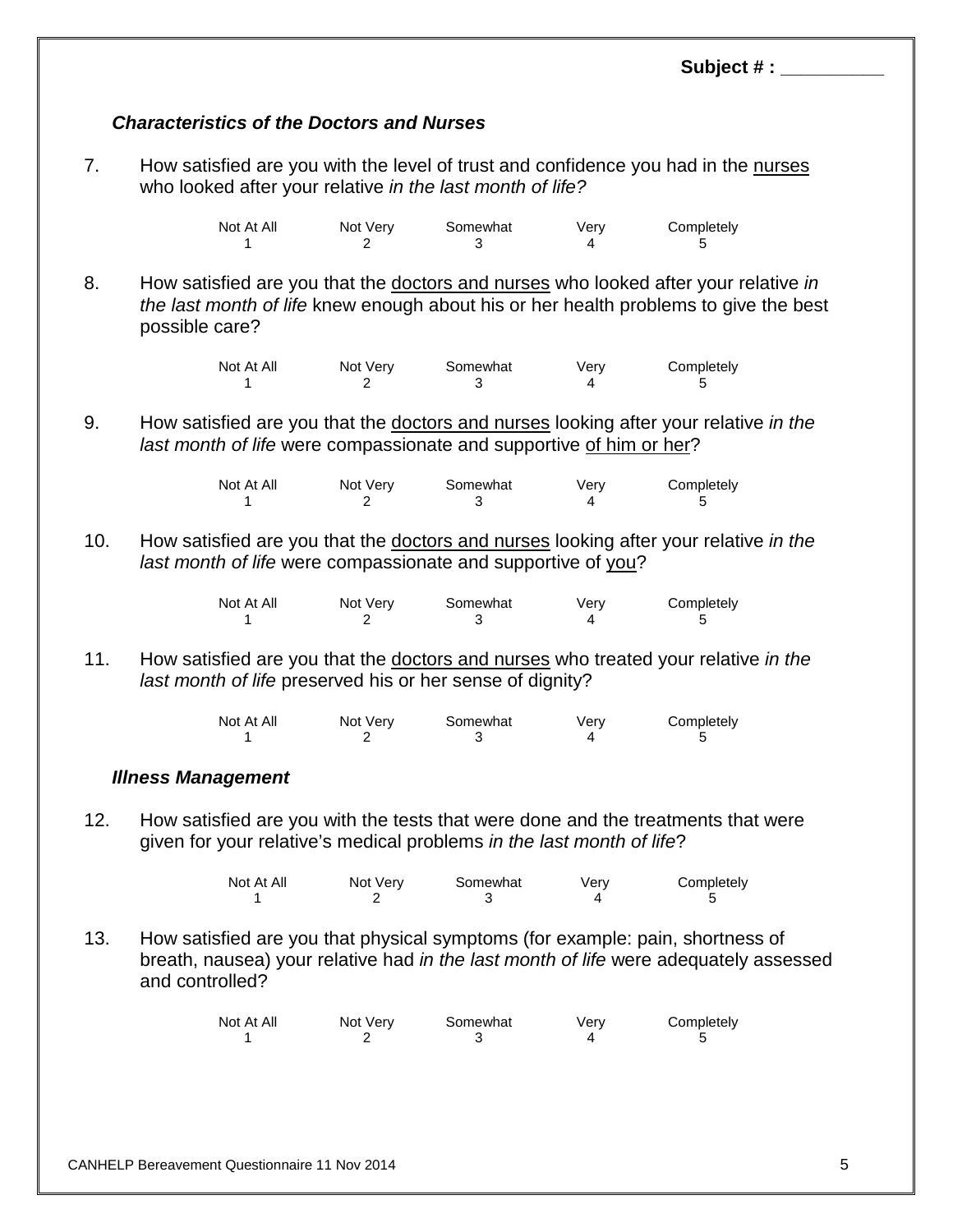|     |                |                 |                                                |                                                                         |            | Subject #:                                                                              |  |
|-----|----------------|-----------------|------------------------------------------------|-------------------------------------------------------------------------|------------|-----------------------------------------------------------------------------------------|--|
| 14. |                |                 |                                                |                                                                         |            | How satisfied are you that emotional problems (for example: depression, anxiety)        |  |
|     |                |                 |                                                | your relative had in the last month of life were adequately controlled? |            |                                                                                         |  |
|     |                | Not At All<br>1 | Not Very<br>2                                  | Somewhat<br>3                                                           | Very<br>4  | Completely<br>5                                                                         |  |
| 15. |                |                 |                                                | last month of life (for example: bathing, toileting, dressing, eating)? |            | How satisfied are you with the help your relative received with personal care in the    |  |
|     | Not At All     | Not Very        | Somewhat                                       | Very                                                                    | Completely | Not Applicable                                                                          |  |
|     | 1              | $\overline{c}$  | 3                                              | $\overline{4}$                                                          | 5          | No Help Needed<br>6                                                                     |  |
| 16. |                |                 | when you were not able to be with him/ her?    |                                                                         |            | How satisfied are you that, in the last month of life, your relative received good care |  |
|     |                | Not At All<br>1 | Not Very<br>2                                  | Somewhat<br>3                                                           | Very<br>4  | Completely<br>5                                                                         |  |
| 17. | month of life? |                 |                                                |                                                                         |            | How satisfied are you with home care services your relative received in the last        |  |
|     | Not At All     | Not Very        | Somewhat                                       | Very                                                                    | Completely | Not Applicable.                                                                         |  |
|     | 1              | $\overline{2}$  | $\mathbf 3$                                    | $\overline{4}$                                                          | 5          | No home care needed<br>6                                                                |  |
| 18. |                |                 | after your relative in the last month of life? |                                                                         |            | How satisfied are you that health care workers worked together as a team to look        |  |
|     |                | Not At All<br>1 | Not Very<br>2                                  | Somewhat<br>3                                                           | Very<br>4  | Completely<br>5                                                                         |  |
| 19  |                |                 |                                                | with your relative's illness in the last month of life?                 |            | How satisfied are you that you were able to manage the financial costs associated       |  |
|     |                | Not At All<br>1 | Not Very<br>2                                  | Somewhat<br>3                                                           | Very<br>4  | Completely<br>5                                                                         |  |
| 20. |                |                 | was cared for in the last month of life?       |                                                                         |            | How satisfied are you with the environment or the surroundings where your relative      |  |
|     |                | Not At All<br>1 | Not Very<br>2                                  | Somewhat<br>3                                                           | Very<br>4  | Completely<br>5                                                                         |  |
| 21. |                |                 |                                                | month of life was consistent with his or her wishes?                    |            | How satisfied are you that the care and treatment your relative received in the last    |  |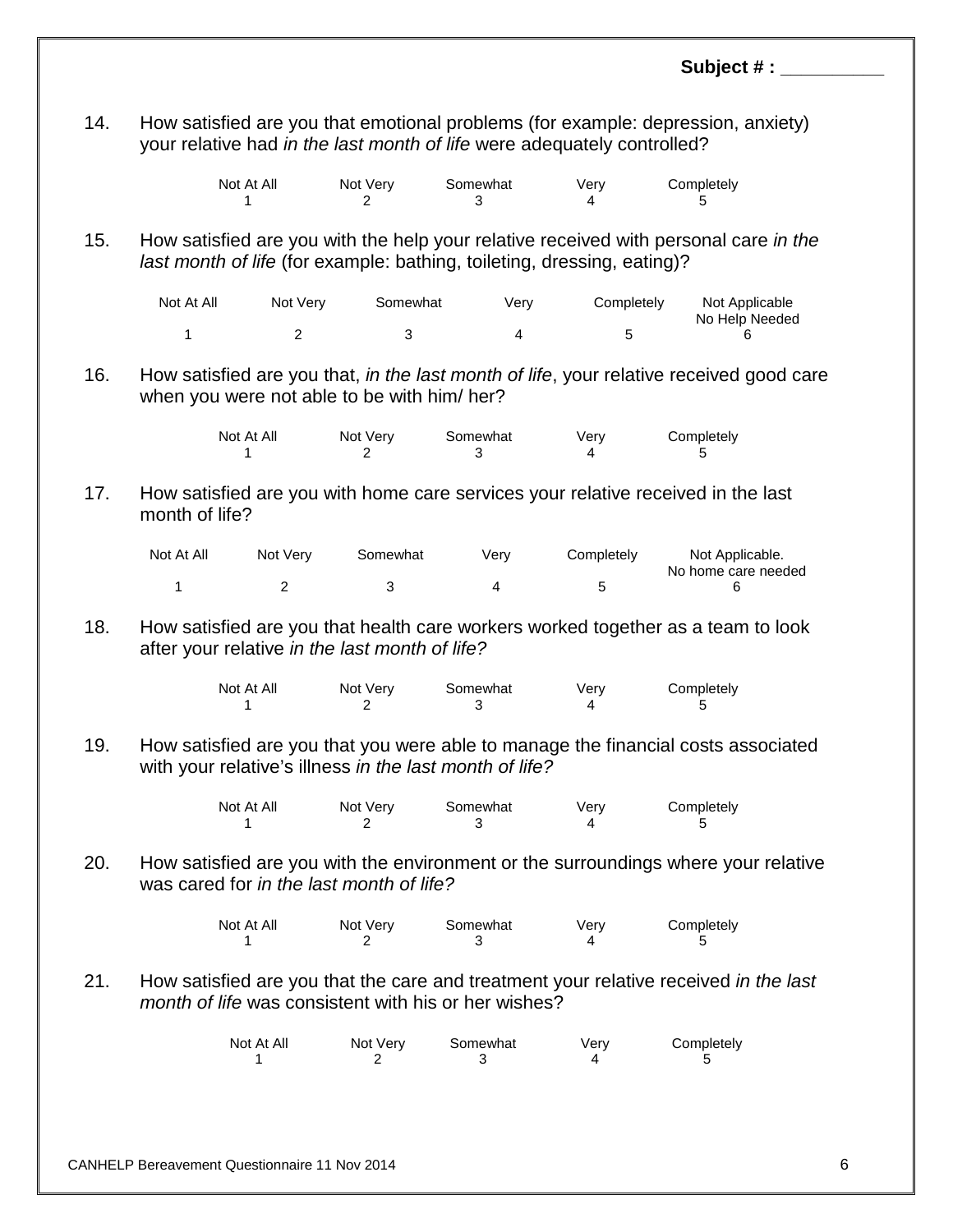## *Communication and Decision Making*

22. How satisfied are you that the doctor(s) explained things to you relating to your relative's illness *in the last month of life* in an honest manner*?*

| Not At All | Not Very | Somewhat | Verv | Completely |
|------------|----------|----------|------|------------|
|            |          |          |      |            |

23. How satisfied are you that the doctor(s) explained things to you relating to your relative's illness *in the last month of life* in a way you could understand?

| Not At All | Not Very | Somewhat | Verv | Completely |
|------------|----------|----------|------|------------|
|            |          |          |      |            |

24. How satisfied are you that you received consistent information about your relative's condition from all the doctors and nurses looking after him or her *in the last month of life?*

| Not At All | Not Very | Somewhat | Verv | Completely |
|------------|----------|----------|------|------------|
|            |          |          |      |            |

25. How satisfied are you that you received updates about your relative's condition, treatments, test results, etc. in a timely manner *in the last month of life?*

| Not At All | Not Very | Somewhat | Verv | Completely |
|------------|----------|----------|------|------------|
|            |          |          |      |            |

26. How satisfied are you that the doctor(s) listened to what you had to say *in the last month of your relative's life?*

| Not At All | Not Very | Somewhat | Verv | Completely |
|------------|----------|----------|------|------------|
|            |          |          |      |            |

27. How satisfied are you with discussions *in the last month of life* with the doctor(s) about where your relative would be cared for (in hospital, at home, or elsewhere)?

| Not At All | Not Very | Somewhat | Verv | Completely |
|------------|----------|----------|------|------------|
|            |          |          |      |            |

### *Your Involvement*

28. How satisfied are you with the level of confidence you felt in your ability to help your relative manage his/her illness *in the last month of life*?

| Not At All | Not Very | Somewhat | Verv | Completely |
|------------|----------|----------|------|------------|
|            |          |          |      |            |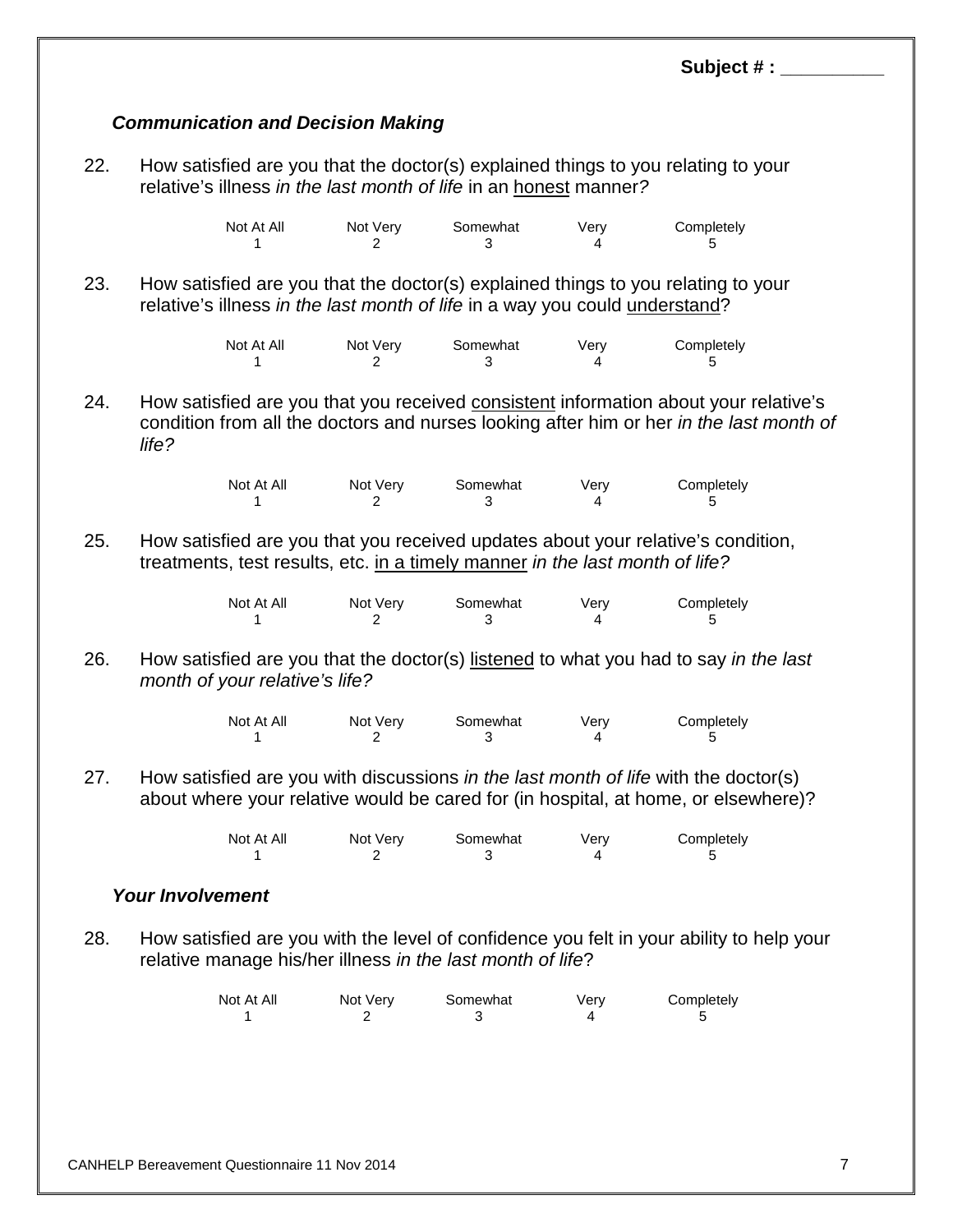29. How satisfied are you with discussions *in the last month of your relative's life* with the doctor(s) about the use of life sustaining technologies (for example: CPR or cardiopulmonary resuscitation, breathing machines, dialysis)?

| Not At All | Not Very | Somewhat | Very | Completely |
|------------|----------|----------|------|------------|
|            |          |          |      |            |

30. How satisfied are you that you came to understand what to expect *in the last month of your relative's life* (for example: in terms of symptoms and comfort measures)?

| Not At All | Not Very | Somewhat | Verv | Completely |
|------------|----------|----------|------|------------|
|            |          |          |      |            |

31. How satisfied are you with your role in decision-making regarding your relative's medical care *in the last month of life*?

| Not At All | Not Very | Somewhat | Verv | Completely |
|------------|----------|----------|------|------------|
|            |          |          |      |            |

32. How satisfied are you with discussions with your relative, while he or she was able, about preferences for care and treatment at the end of life?

| Not At All | Not Very | Somewhat | Verv | Completely |
|------------|----------|----------|------|------------|
|            |          |          |      |            |

33. How satisfied are you that you were able to talk comfortably with your relative, *while he or she was able*, about dying and death?

| Not At All | Not Very | Somewhat | Verv | Completely |
|------------|----------|----------|------|------------|
|            |          |          |      |            |

34. How satisfied are you that your relationship with your relative was strengthened *in the last month of life?*

| Not At All | Not Very | Somewhat | Verv | Completely |
|------------|----------|----------|------|------------|
|            |          |          |      |            |

#### *Your Needs*

35. How satisfied are you with the level of confidence you felt in your relative's ability to manage his/her own illness *in the last month of life*?

| Not At All | Not Very | Somewhat | Verv | Completely |
|------------|----------|----------|------|------------|
|            |          |          |      |            |

36. How satisfied are you that *in the last month of your relative's life* you had enough time and energy to take care of yourself?

| Not At All | Not Very | Somewhat | Verv | Completely |
|------------|----------|----------|------|------------|
|            |          |          |      |            |